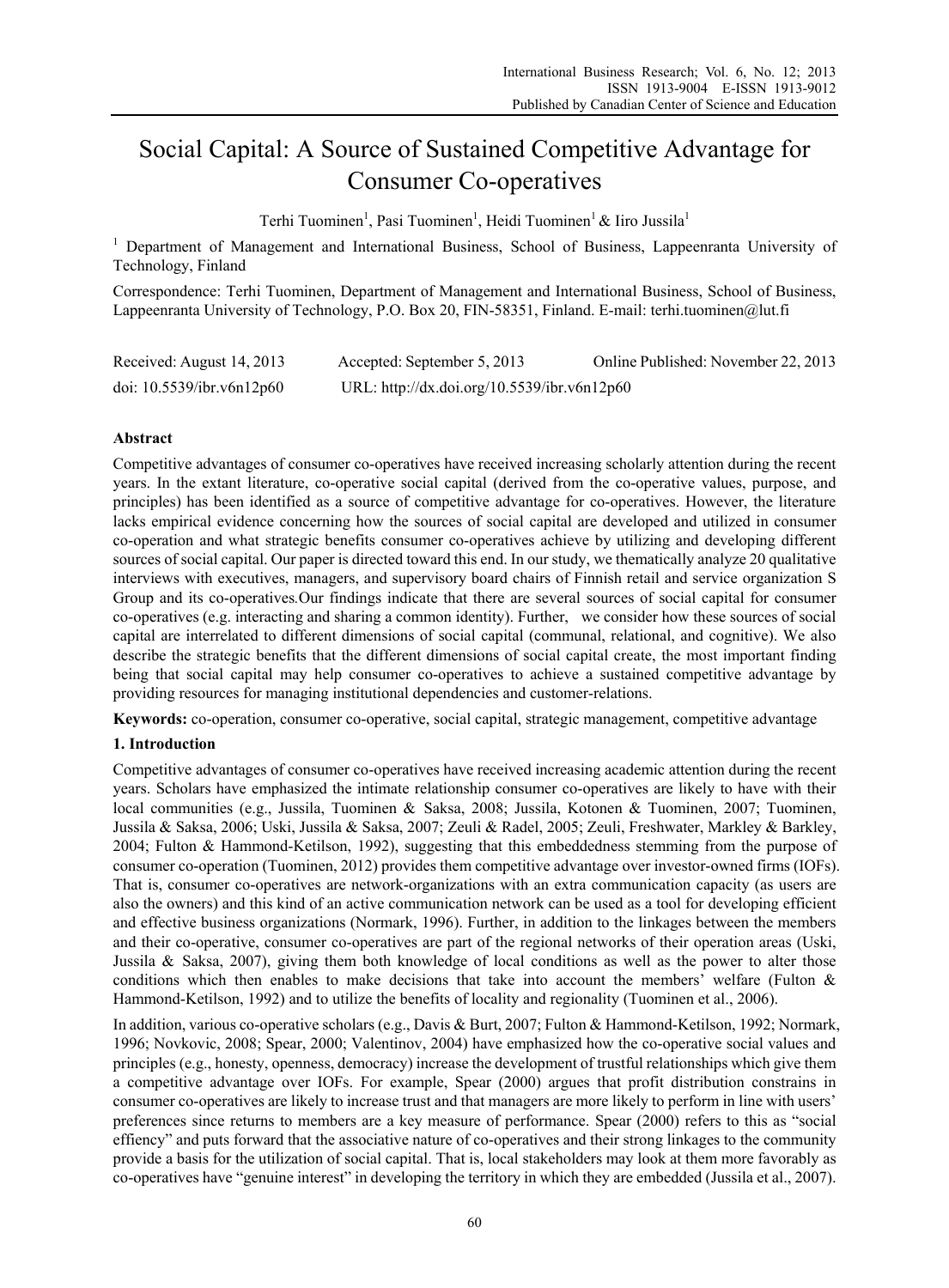Thus, the social side of co-operatives should not been undermined or underestimated in consumer co-operatives. For example, Davis and Burt (2007) argue that "*the absence of social values denies co-ops their natural profile, renders them similar to their competitors to the point of not being able to distinguish them and denies them their natural competitive advantage*". Valentinov (2004) has even found social capital to be a cost-effective governance mechanism and as one that is linked to the principles of co-operation. The interconnection between social capital and co-operative principles has also been identified in studies of producer co-operatives (Nilsson, Svendsen & Svendsen, 2012; Svendsen & Svendsen, 2000) that have provided some insights on how the erosion of social capital negatively effects the co-operatives' and communities' economic growth (Nilsson et al., 2012).

In sum, by so far, consumer co-operative scholars have acknowledged that co-operative purpose, values, principles, and co-operatives' embeddedness with their communities (and concern for their communities) create additional trust and social capital which can be seen as sources of competitive advantage and success. However, although providing some important pieces of information, extant literature is rather fragmented and none of the above listed studies has engaged into empirical investigation concerning *(1) How is social capital developed in consumer co-operation?* and *(2) What strategic benefits do consumer co-operatives achieve by developing and utilizing social capital?* In this paper, we define strategic benefits as those which contribute to sustained competitive advantage, referring to implementation of "*a value creating strategy not simultaneously being implemented by any current or potential competitors and when these other firms are unable to duplicate the benefits of this strategy"* (Barney, 1991).



Figure 1. Social capital and co-operatives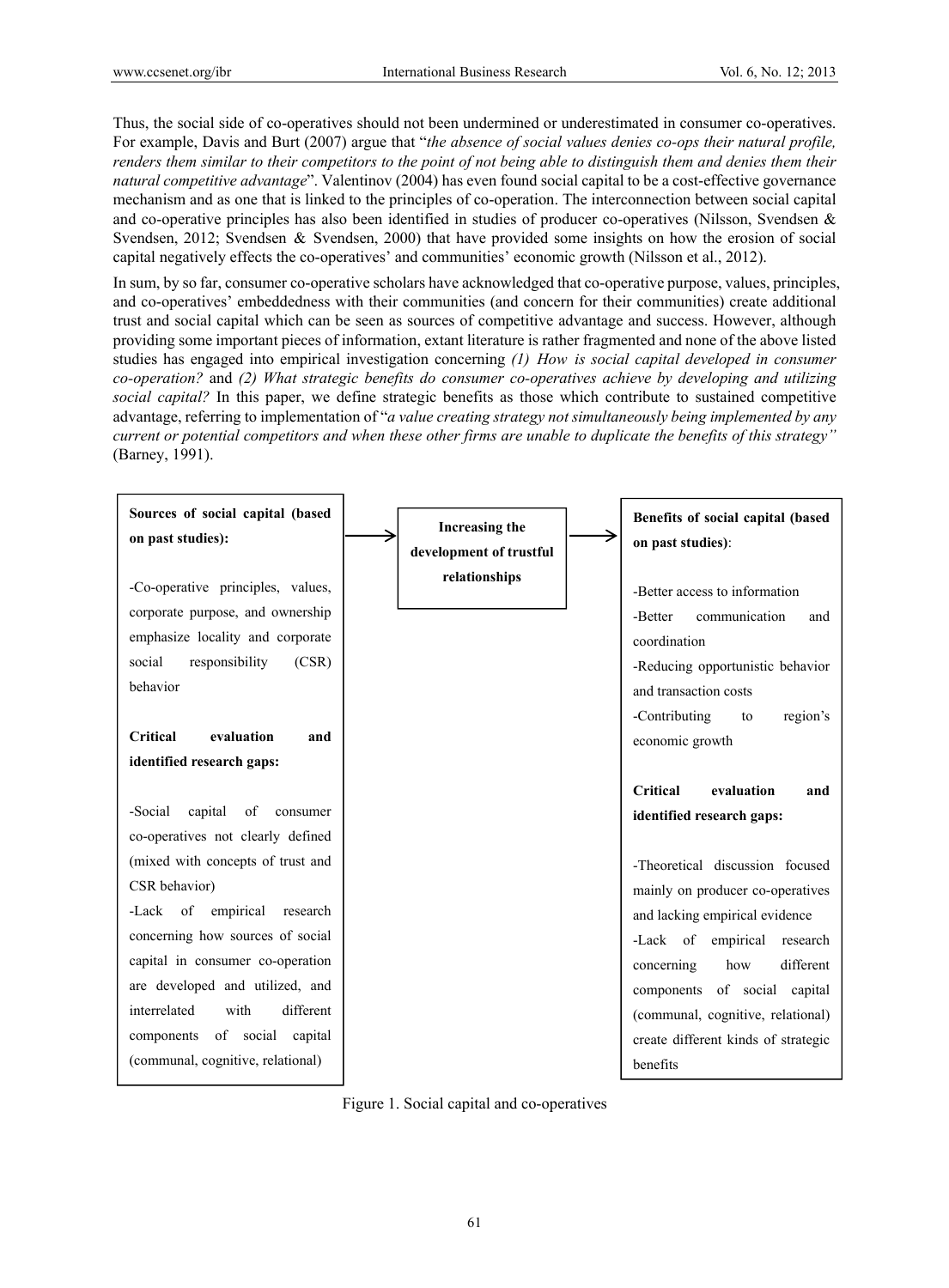Figure 1 presents the research background and the knowledge gap. To fill the knowledge gap, we use a qualitative case study approach (see Gioia, Corley & Hamilton, 2012). Our data consists of 20 interviews with executives, managers, and key representatives of a Finnish consumer co-operative group (S Group co-operatives). The texts generated in the interviews are analyzed by using thematic analysis (Braun & Clarke, 2005; Gioia et al., 2012).

Our paper is organized as follows. First, we review literature on social capital and co-operatives in order to provide some theoretical background to the phenomenon under examination. Then, we introduce our research context, data, and methods. We continue with data analysis and association of ideas based on our data. After summarizing our findings, we discuss the contribution of our study to future research and practice of consumer co-operation.

## **2. Social Capital and Co-operatives**

In this section, we will take a brief look at the definition of social capital and the research of social capital in the co-operative context. The latter part will provide the reader with a more detailed description of the body of knowledge that this paper is set to advance.

# *2.1 The Dimensions of Social Capital*

Social capital theory focuses on the significance of social relationships and networks that have resource advantages to both individuals and communities (Ibarra, Kilduff & Tsai, 2005; Nahapiet & Ghoshal, 1998; Putnam, 1993; Bordieu, 1986). Social capital has been conceptualized in several different ways. Adler and Kwon (2002) differentiate the substance, sources, and effects of social capital, suggesting that social capital is *"the goodwill available to individuals or groups. Its source lies in the structure and content of the actor's social relations. Its effects flow from the information, influence, and solidarity it makes available to the actor"* (p. 23).

Also, structural hole theory (e.g., Burt, 1997) has been applied in the context of social capital. It defines social capital in terms of *"the information and control advantages of being the broker in relations between people otherwise disconnected in social structure"* (Burt, 1997, p. 340)*.* The disconnected actors are seen as standing on opposite sides of 'a hole' in some social structure, which manifests an opportunity for an actor to act as a mediatorin the flow of information between people and control the form of projects that associate actors around the hole.

Ibarra et al. (2005) divide social capital into two types: (1) individual (i.e., benefits that accrue from individual network connections) and communal (i.e., connections between actors that enhance public goods to the benefit of the entire network, or collectivity). Research focusing on individuals and social capital has mainly assumed that individuals use network ties instrumentally, pursuing opportunities that benefit themselves (Bourdieu, 1985). That is, they may strive to advance their careers with usage of diverse information and resources, which are captured through connections bridging disconnected clusters (Burt, 1992; 2004). In contrast, research focused on communal social capital has mostly been based on the assumption that connections between actors promote public good to the benefit of the entire network (Putnam, 1993). Thus, strong social capital within and between informal groups in an organization may reduce the occurrence of events that affect all organizational members negatively (Nelson, 1989).

Another way of conceptualizing social capital is put forward by Nahapiet and Ghoshal (1998) who define it as "*the sum of the actual and potential resources embedded within, available through, and derived from the network of relationships possessed by an individual or social unit*" (p. 243). Further, in their exploration of the role of social capital in the creation of intellectual capital, they suggest that social capital has three dimensions: 1) structural, 2) relational, and 3) cognitive. Structural dimension of social capital refers to "*the overall pattern of connections between actors*" (p. 244)—that is, who you reach and how you reach them (Burt, 1992). Relational dimension refers to "*those assets created and leveraged through relationships*" (Nahapiet & Ghoshal, 1998). The third dimension labeled as cognitive refers to resources that provide shared representations, interpretations, and systems of meaning among different parties (Cicourel, 1973)*.* In addition, several authors (e.g., Woolcock & Narayan, 2000; Putnam, 1993; 2000) have referred to bridging dimension of social capital (outward looking, encompassing people across diverse social cleavages) and bonding social capital (inward looking, tending to reinforce exclusive identities and homogeneous groups).

In sum, the various definitions of social capital vary, firstly, depending on whether they focus on the substance, the sources, or the effects of social capital, and secondly, on whether they focus on 1) the relations an actor maintains with others, 2) the structure of relations among actors within a collectivity, or 3) both types of linkages (Adler  $\&$ Kwon, 2002).

## *2.2 The Role of Social Capital in Co-operatives*

As introduced, social capital has been highlighted as important for co-operatives (e.g., Nilsson et al., 2012; Spear,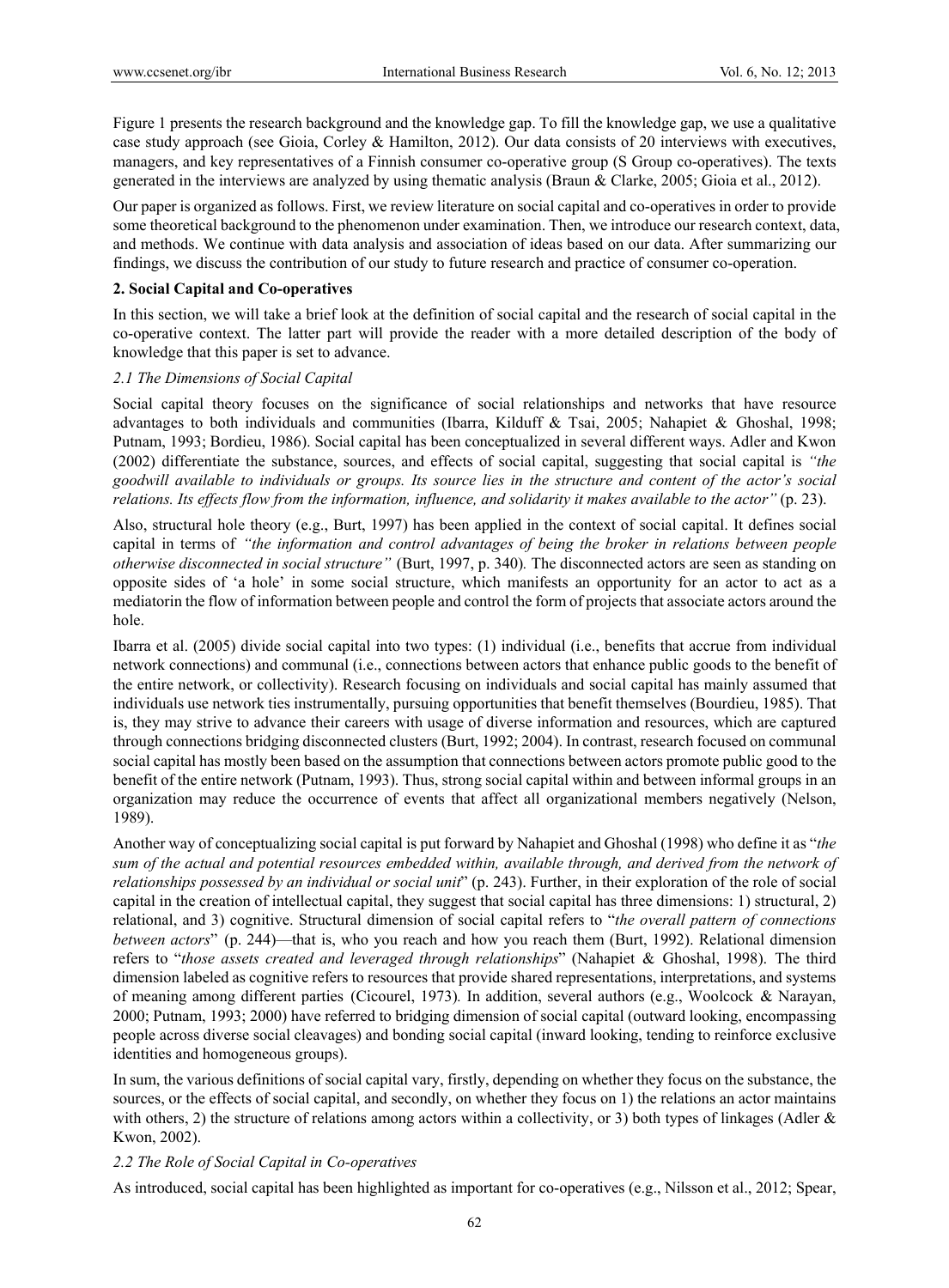2000; Svendsen & Svendsen, 2000; Valentinov, 2004). Nilsson et al. (2012) argue that as the co-operative is a user-owned and user controlled business that distributes benefits on the basis of use, they are linked to the concept of social capital. In more detail, co-operatives are not about conveying capital gains to investor-owners in proportion to capital invested, but about creating member benefits to associated people in proportion to their patronage in the co-operative—often negotiated after the accounting period in processes that build on the principle of democracy. Thereby, the form of ownership, the distribution of benefits, and the principle of control are all indicative of social relationships between the co-operative and the members and amongst the members (Nilsson et al., 2012).

Further, trust has been regarded as an indicator of social capital (see Nilsson et al., 2012) and also important for the efficient operation of co-operatives (see Svendsen & Svendsen, 2000). According to Spear (2000), the establishment of any consumer co-operative requires social capital so that the members can efficiently pool their resources together. This idea is supported by the work of Jussila, Goel, and Tuominen (2012), who identify social exchange as important for the formation and success of co-operatives. In addition, co-operatives are similar to social capital in that they are both 'jointly owned' (see Nahapiet & Ghoshal, 1998; Nilsson, 2001), gaining individual and collective value through networking (Nilsson et al., 2012; Uski et al., 2007; Zurbano, 2005).

Given the above notions, a co-operative can be regarded as a specific form of community-based enterprise (CBE) which can be defined as "*community acting corporately as both entrepreneur and enterprise in pursuit of common good*" and which is "*managed and governed to pursue the economic and social goals of a community in a manner that is meant to yield sustainable individual and group benefits over the short and long term*" (Peredo & Chrisman, 2006, p. 310). Further, in the context of CBEs (like the co-operatives), interaction between the individual and the organization enhances development of a common identity to respond to the challenges and pressures of globalization (Peredo & Chrisman, 2006).

Social capital of co-operatives represents especially communal nature (see Ibarra et al., 2005) since co-operatives are usually involved with various community development activities, adopt ethical principles and corporate social responsibility (CSR) which benefits the whole community (see Majee & Hoyt, 2011; Kangayi, Olfert & Partridge, 2009; Nel, Binns & Motteu, 2001; Zurbano, 2005; Uski et al., 2007; Jussila et al., 2007; Zeuli et al., 2004; Davis & Worthington, 1993). Engagement with co-operative values and principles (Dobrohoczki, 2006; Majee & Hoyt, 2011) steers co-operatives into acting in a socially responsible way. In addition, regionally responsible activities can be seen as a 'must' for organizations that are dependent on particular local stakeholders or stakeholder groups (Jussila et al., 2007). Nevertheless, CSR creates social capital and increases co-operatives' legitimacy in a particular environment, whereas distrust from the community can threaten the survival of the business (Russo & Tencati, 2009; Loza, 2004).

Valentinov (2004) has also discussed social capital theory of co-operative organizations and argued that a co-operative represents social-capital based organization as it is governed on the basis of co-operative principles much in the same way other organizations are governed through market and/or hierarchy. Spear (2000) explains how the characteristics of co-operatives (e.g., profit distribution constrains, trust dimension derived from the company form, circumstances in which the co-operatives have been established) give them an economic and social advantage compared to other company forms. Further, in social capital-based organizations such as co-operatives, the immediate motive for co-operation is not the individual gain but mediated by mutual self-help objectives where interpersonal relations are critical (Valentinov, 2004). While one could see Valentinov's (2004) view making some distanceto the co-operative principle of economy (Watkins, 1986) and governance through the consumer market (Tuominen, Jussila & Kojonen, 2009) as well as the role of competence-based authority in the governance of co-operatives (Watkins, 1986), it highlights the importance of social capital for consumer co-operatives and its link to some key principles such as voluntary association and democracy (Novkovic, 2008).

Several other authors (e.g., Igual & Vidal, 2002; Kangayi et al., 2009; Valentinov, 2004) have also emphasized that co-operatives operate in social economy, emphasizing solidarity, mutual assistance, trust, and social capital. Social capital generates several benefits to co-operatives: better access to information, better communication and coordination, and reduced opportunistic behavior and transaction costs as trust increases (Valentinov, 2004; Svendsen & Svendsen, 2000). In addition, increased level of social capital has been related to region's economic growth (Svendsen & Svendsen, 2000).

In sum, although providing some important insights, extant literature is rather fragmented and lacks empirical research on the role of social capital in creating sustained competitive advantage for consumer co-operatives.

## **3. Context of the Study**

In more than a hundred years, Finnish retail co-operation has come a long way from small village co-operatives to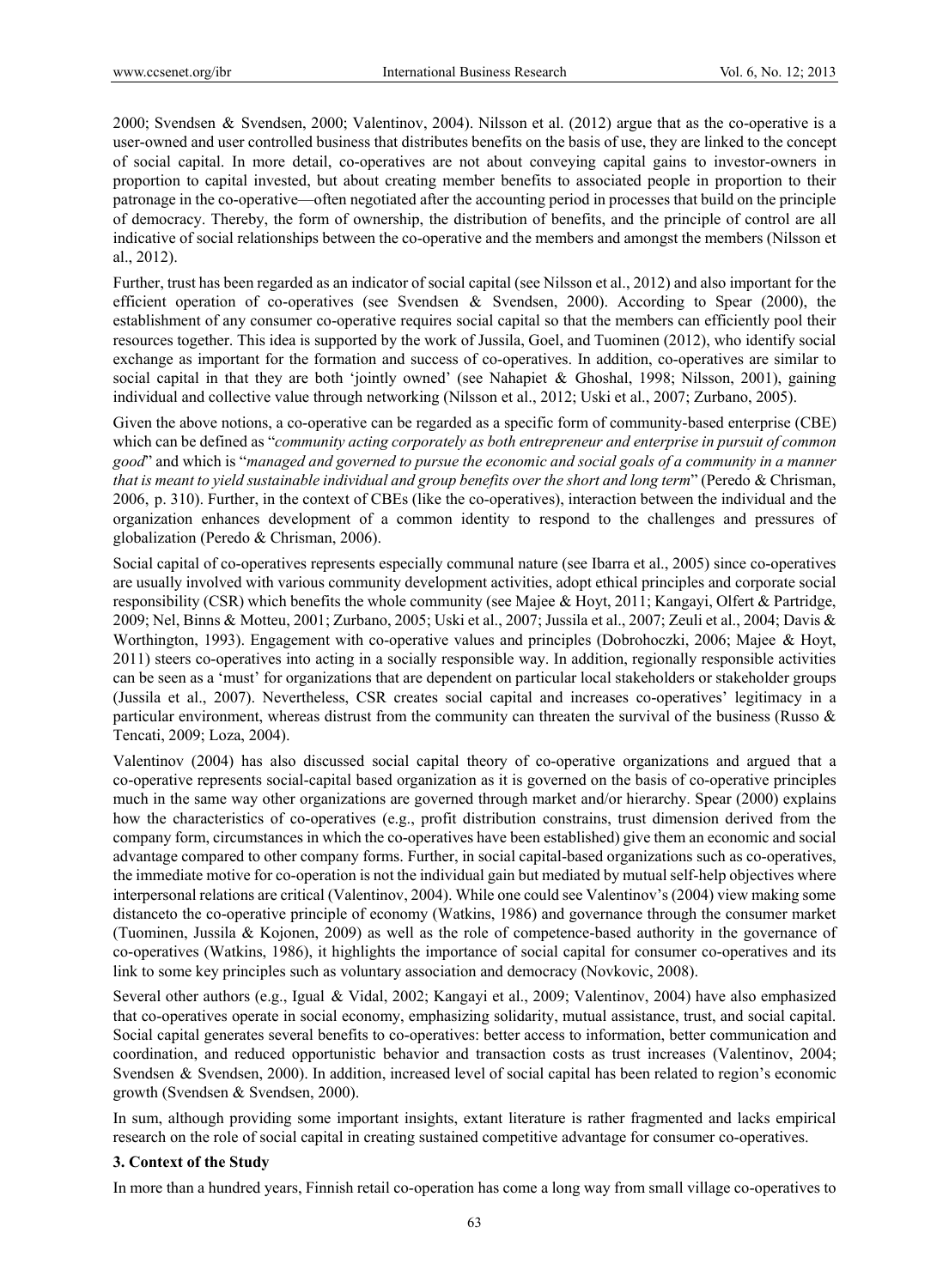large scale organizations. Currently, S Group has 20 independent regional co-operatives, eight local co-operatives, and the central unit SOK. S Group has expanded to several fields of businesses and currently operates in the grocery, agriculture, consumer goods, service and gas station, travel and accommodation, automotive, and accessories. In addition, S Group has established S Bank (www.s-kanava.fi; accessed  $14<sup>th</sup>$  of May, 2013).

S Group is currently the market leader of daily consumer goods in Finland with an exceptionally high 45.2 % market share in 2011 (1.1 % increase from the year 2010). At the end of 2012, S Group had 2.055 million members (at the same time the population of Finland was approximately 5.40 million). Noteworthy, the number of employees in S group has increased rapidly in eight years and, at the end of 2012, S Group employed 43 417 people (in 2011, approximately 42,000 employees). Currently, S Group has over 1600 outlets (www.s-kanava.fi, accessed  $14<sup>th</sup>$  of May, 2013).

In 2012, S Group's retail sales were 12 billion Euros (11.46 billion in 2011) and the group's total profit (for the role of profit in co-operatives, see Hicks, Maddox, Robb & Webb, 2007) before extraordinary items was 212 million Euros (269 million in 2011). In 2012, members were paid 378.5 million in bonuses (360 million in 2011) and the group's investments to new services and stores were 574 million Euros (546 million in 2011) (www.s-kanava.fi; accessed  $14<sup>th</sup>$  of May, 2013).

# **4. Research Process and Methods**

Our research process began with pilot interviews with experts of S Group co-operatives. We continued the process with 20 tape-recorded qualitative thematic interviews with executives, managers, and supervisory board chairs of S Group and its co-operatives. Our study represents thematic qualitative case study which is deeply embedded in rich empirical data and aims to build new pieces of theory (Gioia et al., 2012) on the strategic management of consumer co-operatives.

Following the guidelines of thematic analysis (e.g., Braun & Clarke, 2005; Gioia et al., 2012; Corley & Gioia, 2004), we studied through the data several times, codified it, analyzed it, and identified implicit and explicit ideas and associations. In the beginning of the data analysis, we first listed all the relevant aspects which emerged from our data that capture something relevant to our research questions (see Braun & Clarke, 2005) as  $1<sup>st</sup>$  order concepts. After re-analyzing the data and revising the  $1<sup>st</sup>$  order concepts, we established 24 different  $1<sup>st</sup>$  order concepts (see Table 1).

Next, we carried out "axial coding" in which we searched for relationships between categories, which helped to establish  $2<sup>nd</sup>$  order themes (see Gioia et al., 2012). We analyzed the data several times, re-defined and clarified the specific themes, considering our research questions. Noteworthy, consistently with the work of Gioia et al. (2012), when interviewing the co-operative managers we did not ask directly about the role of social capital in co-operation and co-operative management. Instead, as part of a broader research project, we asked about interviewees' views on co-operation as a form of organization (e.g., ownership, governance, management, structures, special features). It was in the analysis stage that we moved towards our research question first asking ourselves: "*are there some aspects related to social capital (e.g., building trustful relationships, community involvement) that are highlighted as important for the co-operatives in our data and if so, what are they and why?*"

Understanding the concepts of social capital (see Nahapiet & Ghoshal, 1998; Putnam, 2000) and consumer co-operation (Tuominen, 2012) were important in order to successfully analyze the data and thus, prior studies in this area also shaped some aspects of the specific themes. However, we tried to go beyond the existing theory taking into account the comment by Gioia et al. (2012) which suggest that "*knowing the literature intimately too early puts blinders on and leads to prior hypothesis bias (confirmation bias)*" (p. 7). Nevertheless, based on our analysis, we established seven second order themes which were 1) Caretaking and ethics as part of the co-operative model, 2) Strategic CSR, 3) Genuine pursuit of common good, 4) Interacting and sharing a common identity, 5) Development of personal relations, 6) Resources for managing institutional dependencies, and 7) Resources for managing customer-relations. Table 1 summarizes the data structure of our study.

## Table 1. Data structure

**2nd order themes and the related 1st order concepts** 

## **1. Caretaking and ethics as part of the co-operative model**

The co-operative model encourages care-taking on the individual, firm, and environment-levels

Initiative, justice, honesty, openness, solidarity, democracy and equality are part of the co-operative model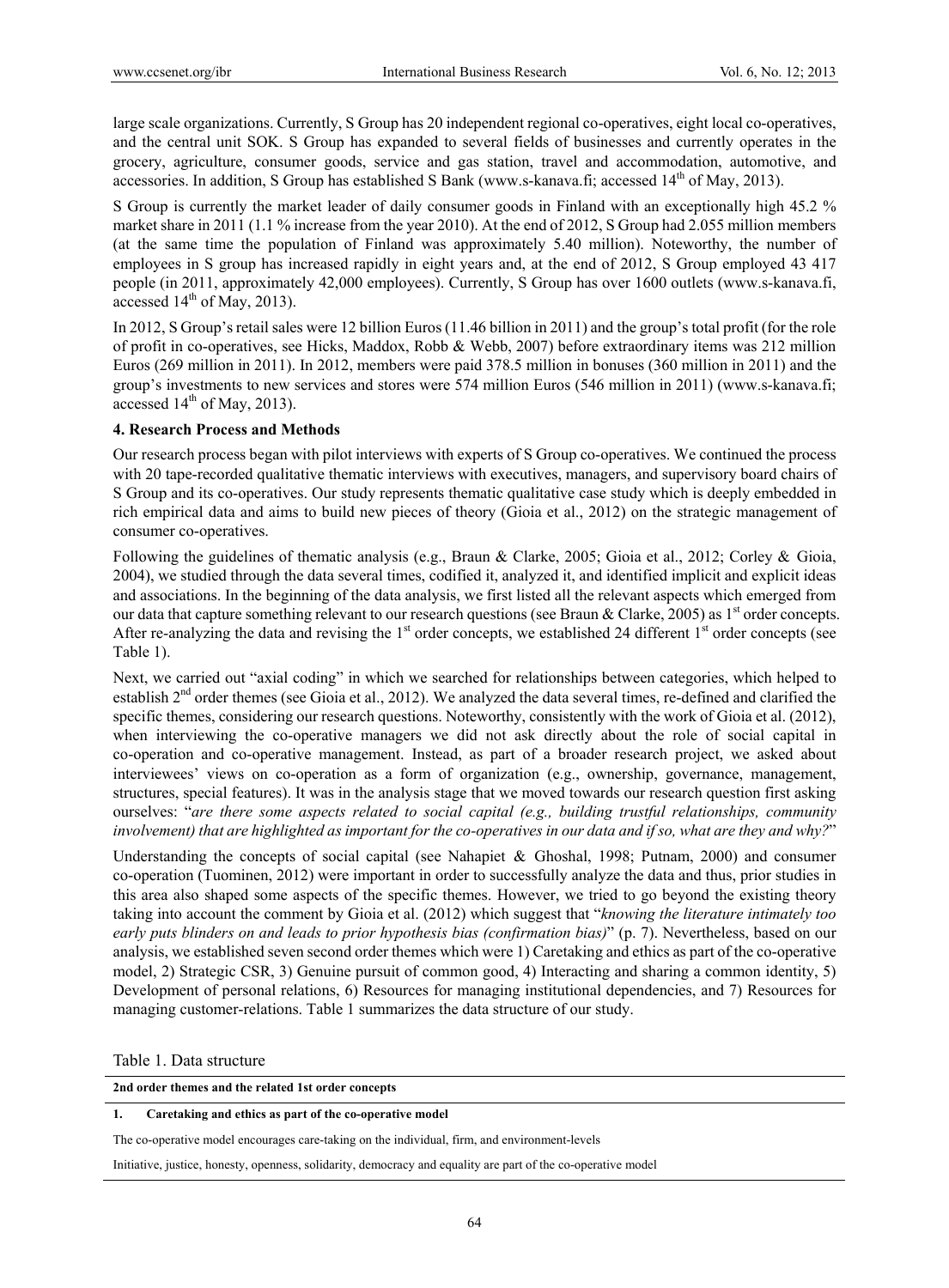#### **2. Strategic CSR**

Corporate citizenship (CSR) actions and reporting creates a valuable (good) image for the co-operative amongst partners and stakeholders, including members

All leaders of the local units are educated to be tentative to regional interests and social responsibility

#### **3. Genuine pursuit of common good**

Co-operative invests in the well-being of the people in its operation area

The co-operative invests in undertakings that have economic and symbolic value in the region

The co-operative genuinely creates surplus that remains circulating within the regional economic system

By favoring regional suppliers the co-operative shows it is genuinely concerned about the value-chain in its operation area

The co-operative focuses on long-term creation of value to its community

#### **4. Interacting and sharing a common identity**

Customers know the co-operative and can trust in their word having an effect on the operation of their co-operative

 The co-operative manifests regional identity and takes care of that identity in its strong influence, which promotes peoples' identification with it and their support for it

Being intimate and sharing identity the customer understand each other

Customer is an owner and, thereby, can view oneself as a partner with the co-operative instead of an object

Due to common identity, people assume the co-operative as their own

#### **5. Developing personal relationships**

An experienced co-operative CEO of a regional co-operative is visible, competent, and desired for regional positions of trust

The key representatives of the co-operative have good relationships with the stakeholders

Personal investments of a co-operative CEO in relationships with local decision-makers

#### **6. Resources for managing institutional dependencies**

Being regional promotes co-operatives' ability to react to demands of the region and impact cities and municipalities opinions

Good personal relations with key stakeholders help in getting business places

Local politicians favor the co-operative that is regional over a company that pays its taxes elsewhere

By being known and trusted by the local decision-makers helps in getting business places

#### **7. Resources for managing customer-relations**

Being 'local' provides better understanding of customer needs

When people care about regionality and identity, being regional creates a stronger tie

Intimacy between the co-operative and its members lowers mental threshold for feedback

Themes 1–5 represent the aggregate dimension Sources of social capital, while themes 6–7 form the aggregate dimension Strategic benefits of social capital, describing the competitive advantages social capital provides for consumer co-operatives.

#### **5. Findings of the Thematic Analysis**

Our analysis suggests that the co-operative model encourages care-taking at the individual, firm, and environment-levels, 'caretaking and ethics as part of the co-operative model' being the first out of our seven 2<sup>nd</sup> order themes. This is consistent with the co-operative principles of association and accountability which direct co-operatives and their members towards being mutually responsible (Watkins, 1986). The data also speaks to particular ethics and values being embedded in the co-operative model, such as justice and solidarity. Such accounts are consistent with co-operative literature (Novkovic, 2008). In other words, care-taking and ethics are part of the co-operative model. Linking this theme to conceptualizations in extant social capital literature, it seems that the co-operative model per se steers towards CSR which can be seen as a source of social capital for consumer co-operatives. In this sense, our analysis aligns with prior co-operative literature of social capital (e.g., Valentinov, 2004).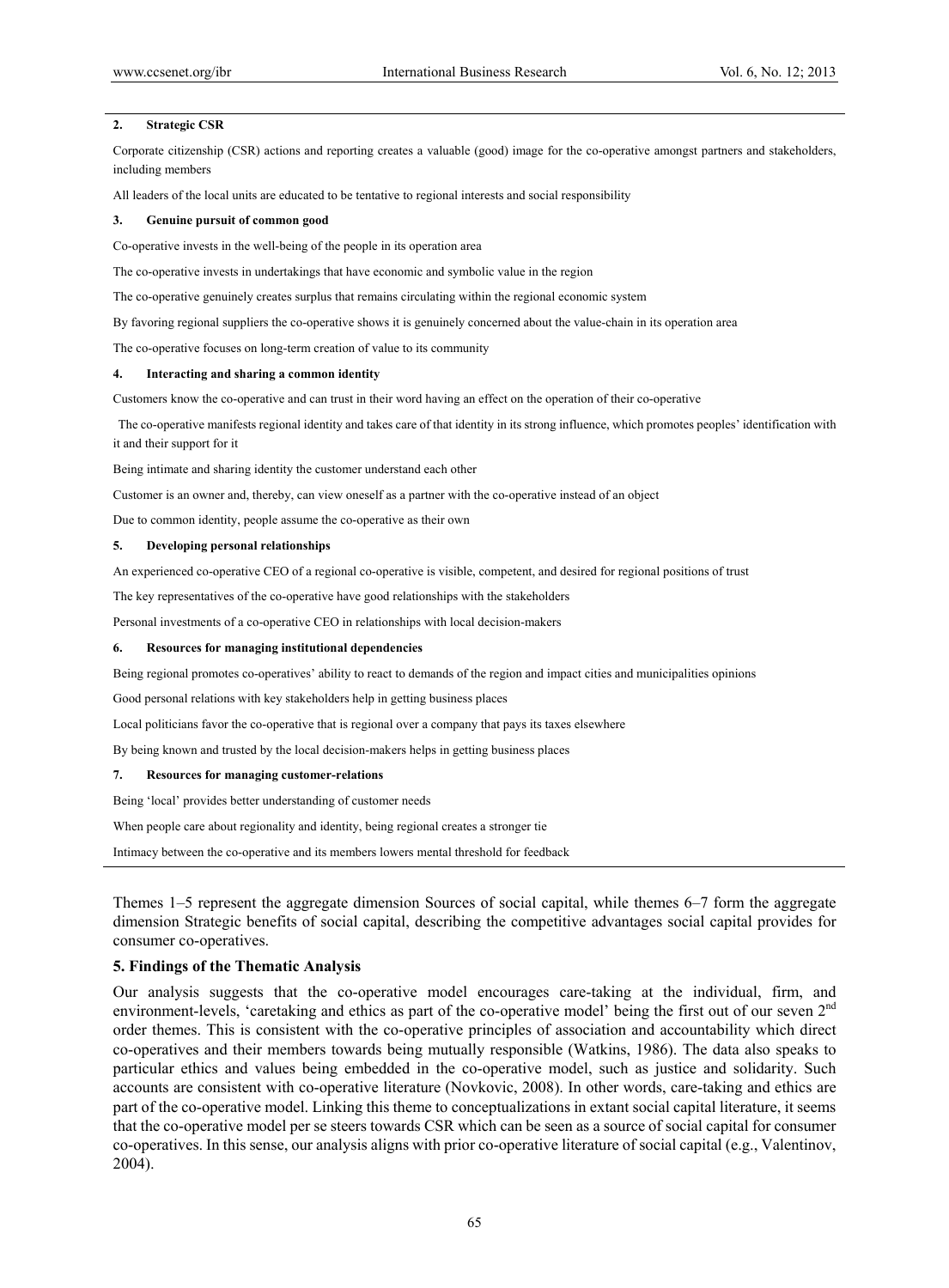## Table 2. Caretaking and ethics as part of the co-operative model

## **1st order concepts and the selected representative data**

**The co-operative model encourages care-taking on the individual, firm, and environment-levels** 

*"This company form comes with more comprehensive care of the individual, the company, the operational environment …"* 

**Initiative, justice, honesty, openness, solidarity, democracy and equality are part of the co-operative model** 

*"The principles of co-operation … we speak about initiative, justice, honesty, openness, even solidarity … or democracy, equality …"*

Forming a theme of its own ('strategic CSR'), our analysis also reveals that CSR activities and reporting can be more or less calculated, representing strategic CSR. In other words, consumer co-operatives may actively utilize CSR in their attempts to promote social capital (e.g., through a more positive corporate image). As the co-operatives realize the strategic importance of social capital, they educate all unit leaders to be tentative to regional interests and social responsibility.

## Table 3. Strategic CSR

**1st order concepts and the selected representative data** 

**Corporate citizenship (CSR) actions and reporting creates a valuable (good) image for the co-operative amongst partners and stakeholders, including members** 

"*When we speak about a corporate citizen or [the co-operative] as a corporate citizen so the objective is that a positive good corporate image is created that is then added value... it comes through actions and, as an example, this corporate social responsibility reporting that is carried out … it is stakeholder communication above all, that is, for those partners and decision-makers who are the one forum, stakeholders, but probably it is most important to tell to the customer owners …"*

**All leaders of the local units are educated to be tentative to regional interests and social responsibility** 

*"We have also strong local leadership, in the level of municipalities and local villages, the managers and superiors of S-markets can be educated to it … we strongly educate them to regionality and social responsibility …"* 

Turning to the third theme ('genuine pursuit of common good'), we put forward in our analysis that the co-operative invests in the well-being of the people in its operation area as well as undertakings that have economic and symbolic value in the region. The co-operative creates surplus that circulates within the regional economic system. As a manifestation of their genuine concern for the community and orientation towards long-term creation of value for the community, the co-operatives favor regional suppliers over others. This is consistent with extant literature on how consumer co-operatives approach their communities (Tuominen, 2012; Jussila et al., 2007). Further, placing consumer co-operatives in the social capital discussion, these notions seem to relate to the definition of CBE (Peredo & Chrisman, 2006). In other words, acting as a CBE, a consumer co-operative is likely to generate, what Ibarra et al. (2005) refer to as communal social capital.

Table 4. Genuine pursuit of common good

**1st order concepts and the selected representative data** 

## **Co-operative invests in the well-being of the people in its operation area**

*"How we invest in the well-being of the people of the own region, from it comes exactly this culture issue, investing in youth and upbringing work"*

**The co-operative invests in undertakings that have economic and symbolic value in the region** 

*"then exactly this development of the economic activity of the own region so that, as an example of this, this story of [an important tourist attraction] can be told…how it has begun to succeed again when the co-operative has become the owner …"*

## **The co-operative genuinely creates surplus that remains circulating within the regional economic system**

*"All that money that is created from the operation is left within the region in practice, that is, it goes either as wages or taxes or dividends, as investments it benefits that own operation region …"*

**By favoring regional suppliers the co-operative shows it is genuinely concerned about the value-chain in its operation area**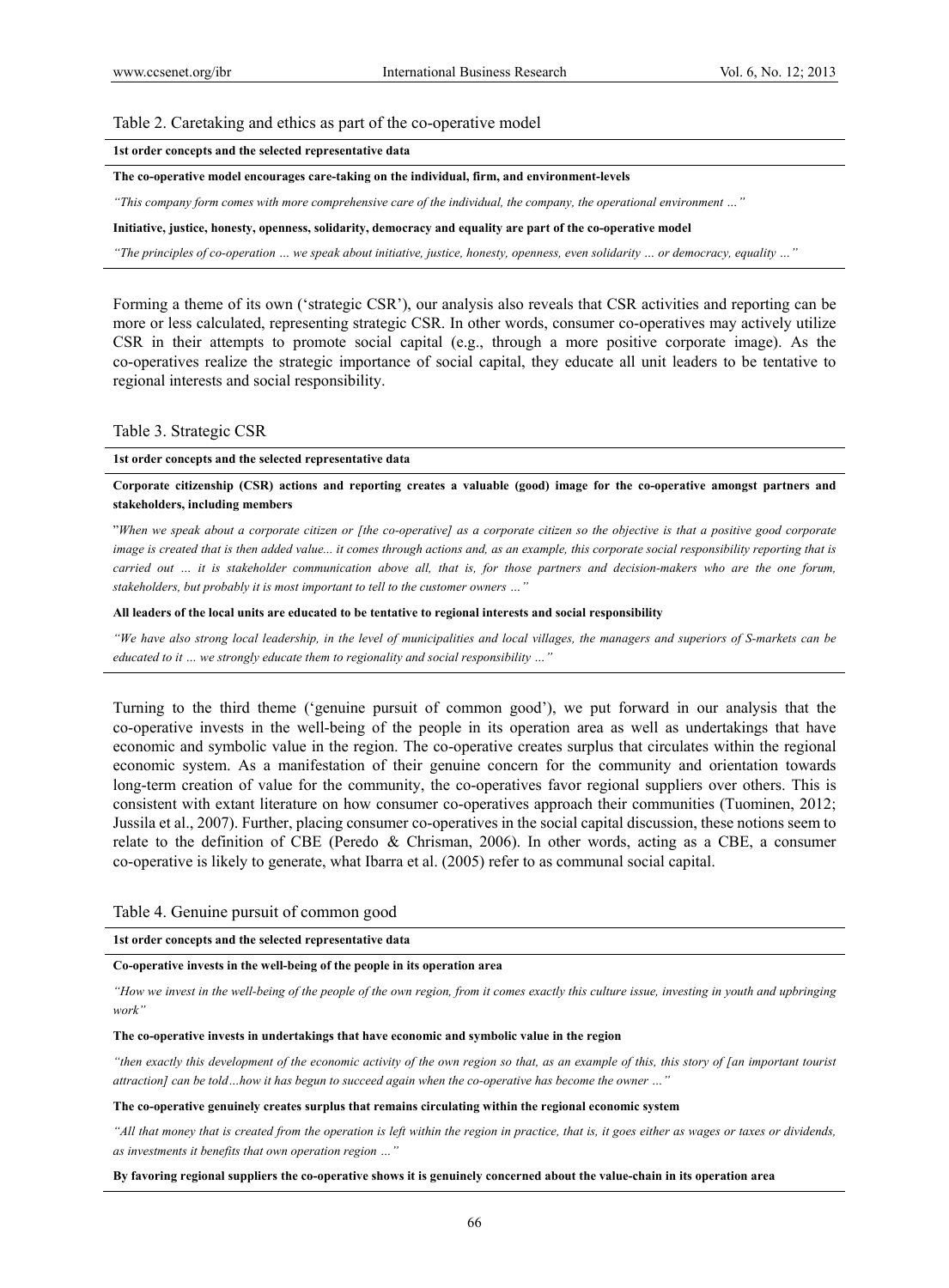*"A co-operative is in fact an enterprise of its region…favors willingly regional purchasing ..."* 

## **The co-operative focuses on long-term creation of value to its community**

*"We … operate predictably and persistently for the benefit of our own province and for the benefit of the people and we represent this kind of stability and reliability in a positive sense …"*

According to our analysis, when the co-operative and its reactivity are known by the customers, they can trust to be heard and understood. The co-operative also manifests regional identity and takes care of that identity in its strong influence in the region which promotes peoples' identification with it as well as their support for the co-operative. Due to common identity, people assume the co-operative as their own. A factor in interaction and identification is that customers are owners, who thereby may view themselves as partners of the co-operative instead of being an object of business. We interpret that the aspects of this theme 'interacting and sharing a common identity' having elements of cognitive social capital (Cicourel, 1973). Further, interaction and identity sharing are also related to the concept of community-based enterprise (Peredo & Chrisman, 2006) and, most importantly, provide yet another source of social capital.

## Table 5. Interacting and sharing a common identity

**1st order concepts and the selected representative data** 

**Customers know the co-operative and can trust in their word having an effect on the operation of their co-operative** 

*"We are known, I'm also known here that it is this kind of an important thing customers can trust in that their words are heard and understood because we can go on the spot to see if something is wrong …"* 

## **The co-operative manifests regional identity and takes care of that identity in its strong influence, which promotes peoples' identification with it and their support for it**

*"It has been excellent that this kind of an identity essence has been strong in that region and people have been willing to belong to the co-operative, be on its side and so … have a strong influence in their region and take care of that identity …"*

# **Being intimate and sharing identity the customer understand each other**

*"That is again from the point of view of the customer to know the customer, we come to regionality and locality and these identity issues, the visibility over there and so on …"* 

**Customer is an owner and, thereby, can view oneself as a partner with the co-operative instead of an object** 

*"partnership … the atmosphere of doing together, that is, this customer is not here as an object but he or she is the owner and customer together …"*

## **Due to common identity, people assume the co-operative as their own**

*"Fundamentally it is about regional identity, co-operative identity, locality that is near to people, then it feels like one's own …"*

Moving to the theme five ('developing personal relationships'), key personnel of the co-operative is said to develop good personal relationships with key stakeholders. A co-operative's chief executive officer (CEO) may make significant personal investments in relationships with local decision-makers and, as an experienced, competent, and visible actor, is often desired for regional positions of trust. Such investments in personal relationships can be seen as being associated with Adler and Kwon's (2004) ideas of social capital, Burt's (2007) work on structural holes, and Ibarra et al.'s (2005) notions on both individual and social capital, our interpretation considering the context emphasizing the latter. This theme also evidently links to the creations of relational social capital (Nahapiet & Ghoshal, 1998).

Table 6. Developing personal relationships

**1st order concepts and the selected representative data** 

**An experienced co-operative CEO of a regional co-operative is visible, competent, and desired for regional positions of trust** 

*"I have this long track record (as a CEO) and I can say that in regional level it provides me with visibility and substance to act in different positions of trust to which I am asked all the time.."*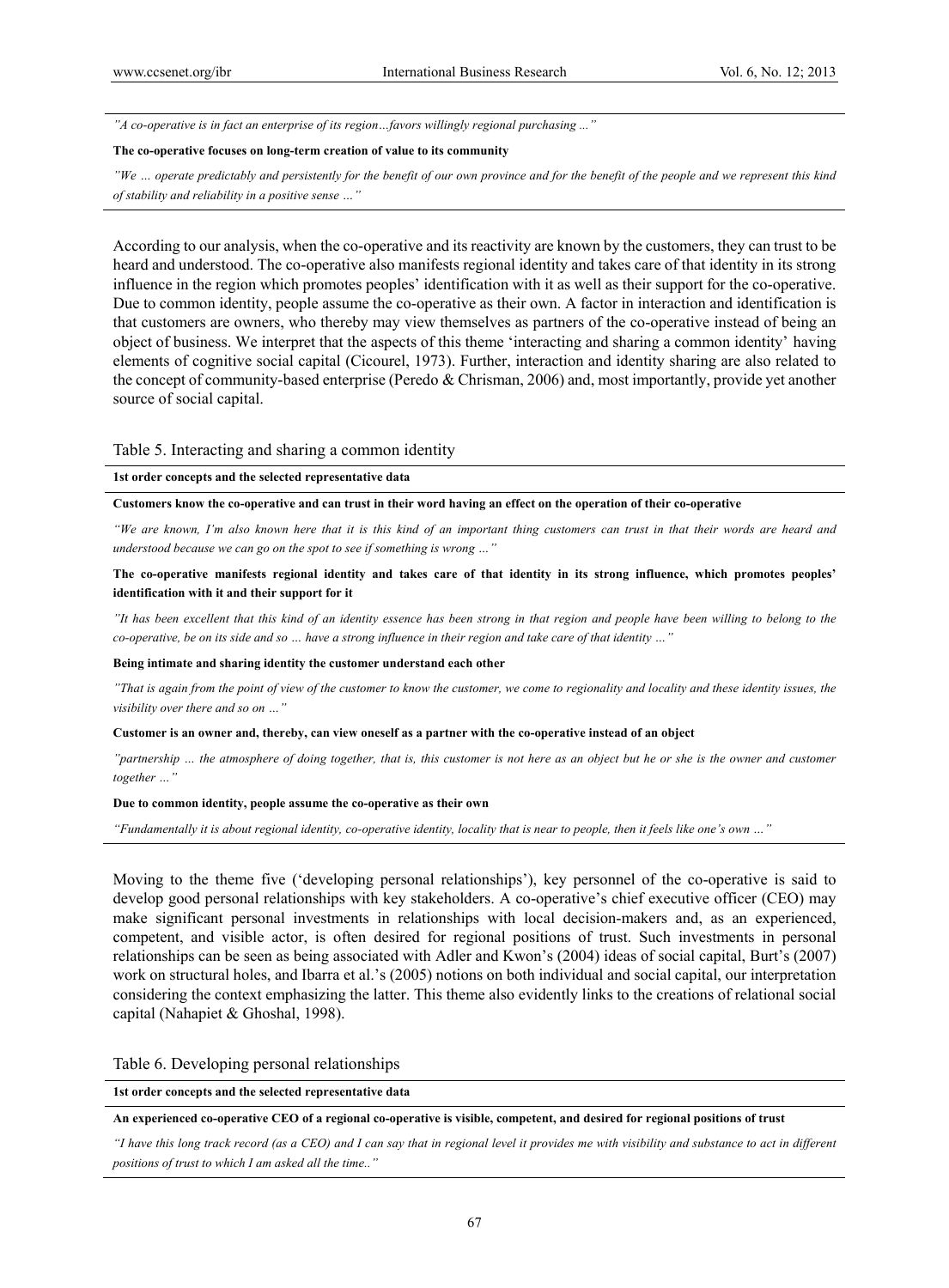### **The key representatives of the co-operative have good relationships with the stakeholders**

*"our management is there in the region and management and administration have good relationships to, it can be said, all possible stakeholders that affect the operation of the co-operative"*

#### **Personal investments of a co-operative CEO in relationships with local decision-makers**

*"Be involved genuinely in a way that there is a visible person and a decision-maker in the locality and is committed to co-operation …"*

Our analysis suggests that the different forms of social capital discussed above may be used in many ways for the benefit of the co-operative and, thereby, eventually the entire community. The first theme that speaks to this issue is 'resources for managing institutional dependencies'. This theme includes that being regional promotes co-operatives' ability to react to demands of the region and impact cities' and municipalities' opinions. Especially the good personal relations with key stakeholders (actors knowing and trusting each other) help in buying business places proactively. Co-operative management knows what is going on in their business environment and where they should be serving their community in the future. Further, when local institutional actors understand the role of a consumer co-operative as up-holder of and contributor to regional welfare and when fair play rules allow for it (offers for a lot are the same), they tend to favor the regional co-operative over a company that pays its taxes elsewhere. Overall, such notions are consistent with extant consumer co-operative literature (Tuominen, 2012; Uski et al., 2007; Jussila et al., 2007). Moreover, they reflect how co-operatives can use their social capital to improve their competitive position by actively or latently affecting their institutional environment. Noteworthy, in our view the competitive advantage stemming from trust between the co-operative and the regional stakeholders is likely to be rather sustainable, as it is unlikely that an IOF, for example, commits itself to long-term service provision in a given community as they mainly operate in those segments or markets where there are the best possibilities to make high profits. Therefore, achieving that kind of trust related advantage may be more difficult, if not even impossible, for them.

#### Table 7. Resources for managing institutional dependencies

#### **1st order concepts and the selected representative data**

**Being regional promotes co-operatives' ability to react to demands of the region and impact cities and municipalities opinions** 

*"Regionality is very important in our strategies…we can be this kind of a regional organization … we can react in there, also influence regionally as a regional company that operates there, to the direction of cities and municipalities we are much stronger of an opinion-maker than when there could be only some regional manager from Helsinki …"*

#### **Good personal relations with key stakeholders help in getting business places**

*"through it (good personal relationships with key stakeholders) we succeed, for example, in buying business locations … this new establishment is easier …"*

## **Local politicians favor the co-operative that is regional over a company that pays its taxes elsewhere**

*"If we speak about the issue of the lot in [a street] … so when we go and negotiate with political decision-makers that some gas station of [the co-operative] is going to be situated there … and a chain from Helsinki would be coming there at the same time that pays its taxes to Helsinki so there is a certain benefit, if offers [for a business location] are similar they select the provincial [company] …"*

#### **By being known and trusted by the local decision-makers helps in getting business places**

*"we are known better, it affects positively that it can affect the getting of business locations in the decision-making processes and other things like that …"*

The final theme of our analysis is 'resources for managing customer-relations'. Our analysis suggests, for example, that being relatively local provides better understanding of customer needs. Further, it is seen that when people care about regionality and identity, they will experience a stronger tie with a company that is in fact regional. The intimacy between the co-operative and its members lowers members' mental threshold for feedback. These notions seem to speak to the role of cognitive social capital (Cicourel, 1973) and communal social capital (Ibarra et al., 2005) in providing the co-operative with resources such as customer affective commitment as well as customer participation in developing operations and services, which can be seen as a source of sustained competitive advantage.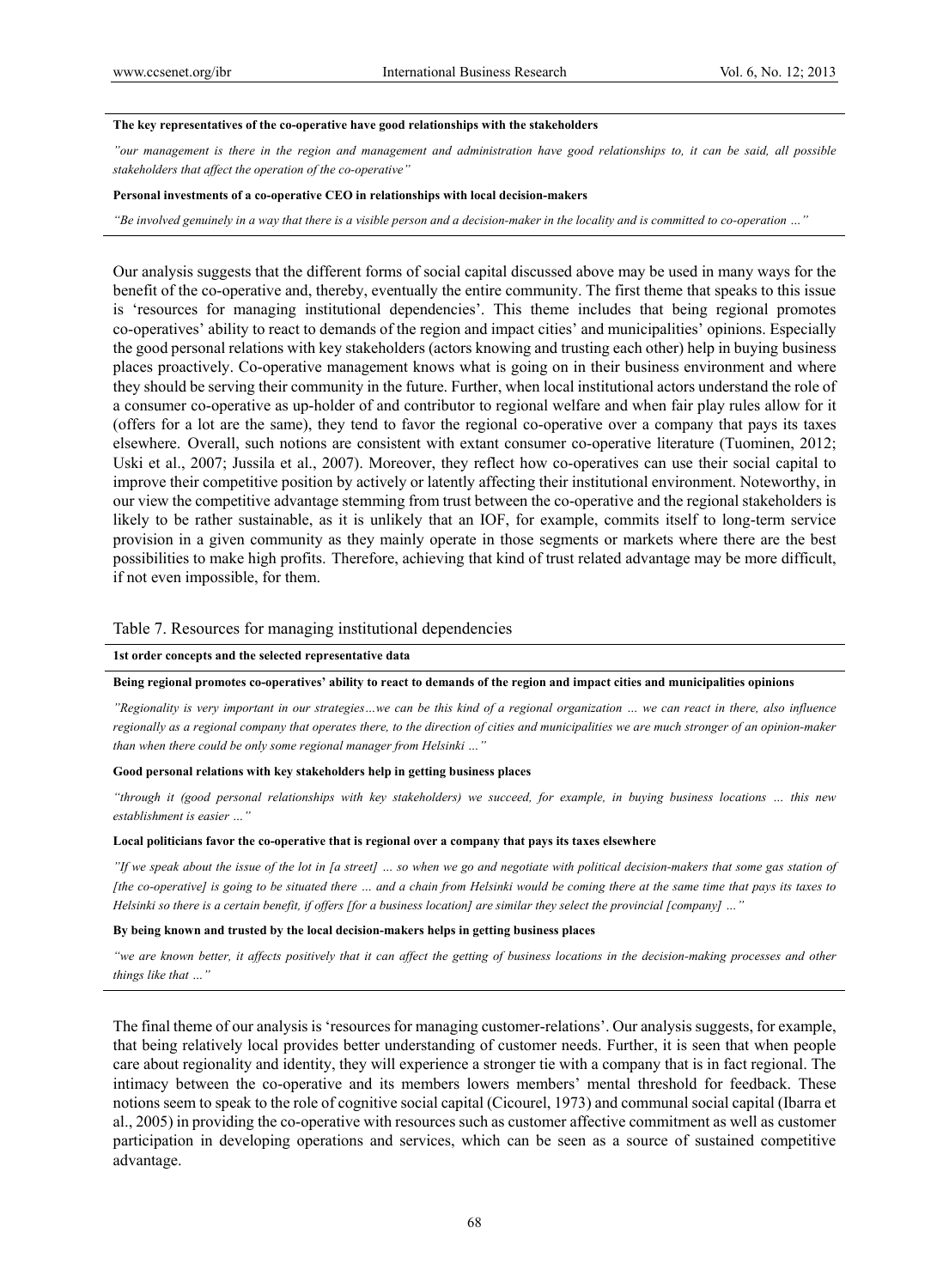#### Table 8. Resources for managing customer-relations

#### **1st order concepts and the selected representative data**

#### **Being 'local' provides better understanding of customer needs**

*"We are a Finnish company that operates mainly here in Finland, a clear main market area is here in Finland…owned by Finnish people, our customers are Finnish through it we know maybe better these needs of the Finnish people better than some foreign again … and the history and other things…"*

#### **When people care about regionality and identity, being regional creates a stronger tie**

" *see it truly as strength that when the regionality and identity matter … and when it is made regionally this kind of a stronger tie is born for it …"*

#### **Intimacy between the co-operative and its members lowers mental threshold for feedback**

*"having customer and member close, it has a tremendous importance for us in terms of business … the mental threshold of the customer to give feedback is much lower"*

#### **6. Summary of the Findings**

As introduced, we set ourselves to investigate the development of social capital and the strategic benefits of the utilization of such resources. Figure 2 presents the comprehensive framework concerning the sources of social capital and how the different dimensions of social capital contribute to consumer co-operatives' sustained competitive advantage.

To answer our first research question, we found that consumer co-operatives are able to develop communal social capital because caretaking and ethics are part of the co-operative model. In addition, strategic CSR, genuine pursuit of common good, and interacting and sharing a common identity develop communal social capital. Second, cognitive social capital is developed through interacting and sharing a common identity and through the development of personal relationships. Third, actors of consumer co-operatives (CEO in particular) develop relational social capital by investing into the development of personal relationships.

To answer our second research question, social capital contributes to consumer co-operatives' sustained competitive advantage in that all of the above presented dimensions of social capital in consumer co-operatives (relational, cognitive, communal) create resources for institutional strategies aimed at a better competitive position. In addition, cognitive social capital creates resources for managing customer-relations.

## **7. Discussion and Conclusion**

Our study contributes to the studies concerning the competitive advantages of consumer co-operation (e.g., Tuominen et al., 2006; Valentinov, 2004; Spear, 2000; Normark, 1996) in several ways. First, even though close relationships with the community have been highlighted in this field of research (e.g., Jussila et al., 2008; Jussila et al., 2007; Tuominen et al., 2006; Uski et al., 2007; Zeuli & Radel, 2005; Zeuli et al., 2004; Fulton & Hammond-Ketilson, 1992), this aspect has not been clearly linked to how various kinds of social capital (communal, relational, and cognitive social capital) are explicitly developed and what kinds of resources the co-operative is able to achieve through the development of social capital.

Second, while extant literature (Tuominen et al., 2006; Fulton & Hammond-Ketilson, 1992) has suggested that consumer co-operatives have both the knowledge of local conditions as well as the ability to alter those conditions (i.e., to affect and alter local institutions), less attention has been given to the mechanisms involved. Thus, with our findings related to the sources and benefits of social capital we contribute to this discussion by illustrating that the dimensions of social capital (relational, cognitive and communal) create resources needed for implementing institutional strategies in consumer co-operatives.

Third, even though it has been put forward by scholars that co-operative values and principles (Spear, 2000; Valentinov, 2004) create additional trust and social capital, and co-operatives' embeddedness with their communities (and concern for their communities) may provide them with legitimacy in the eyes of local or regional stakeholders (Jussila et al., 2007), research has not so far been able to unpack these issues into a list of the components that are needed in order to achieve those trust-related benefits. Thus, with our findings on the critical aspects of the co-operative model, strategic CSR, pursuit of common good, interacting and identity sharing as well as developing personal relationships, we are able to fill or at least begin filling the knowledge gap.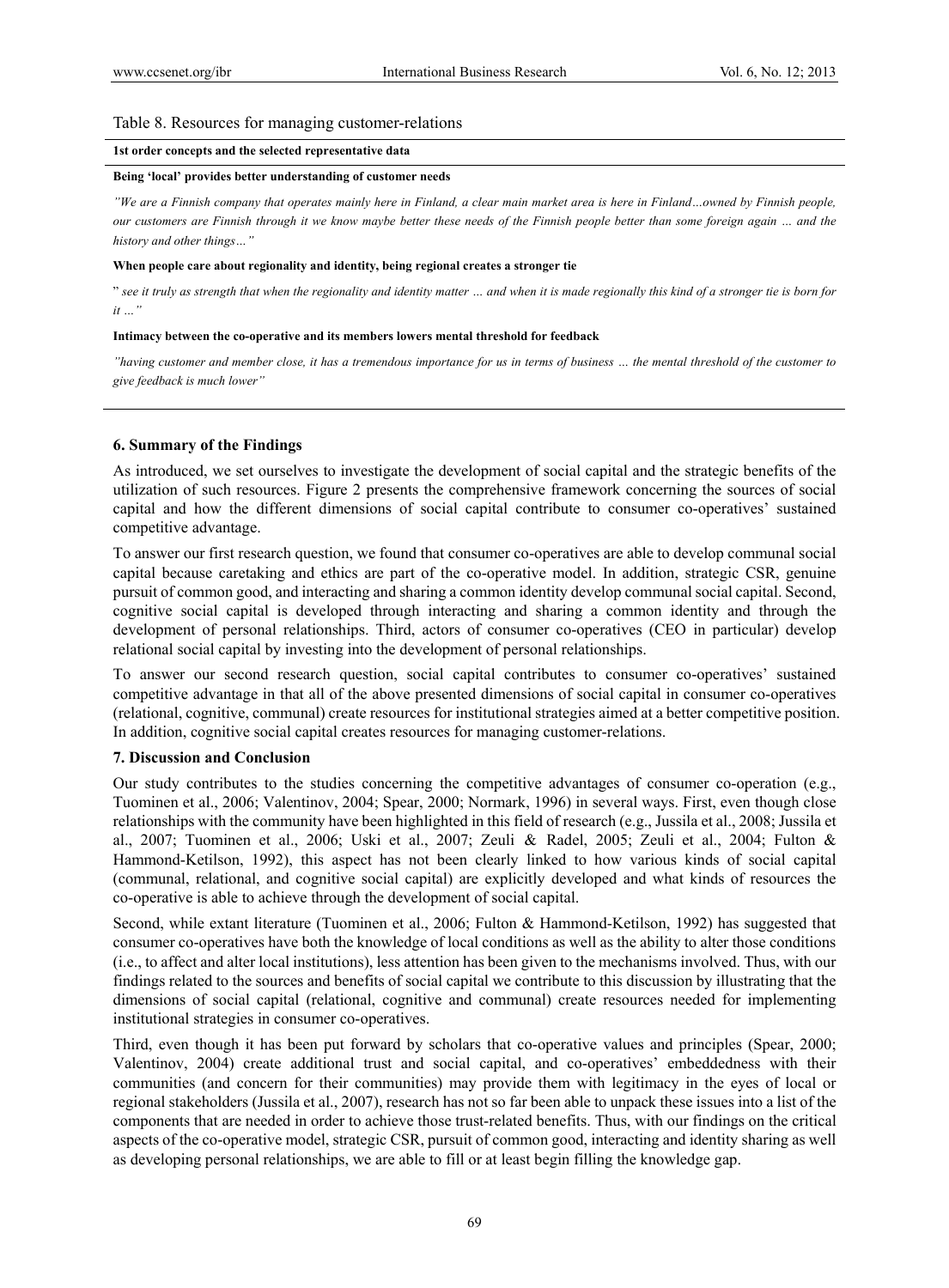

Figure 2. Empirical findings concerning sources and benefits of social capital in consumer co-operatives

As it comes to the value of our study to the practitioners of consumer co-operation as well as wider society, there are some important points to highlight. As many of the sources of social capital are linked to the co-operative purpose and the co-operative model, we think that managers of consumer co-operatives should pay some serious attention to them and utilize their potential in creating a sustained competitive advantage. Sustained advantage stems from social capital since it is not easily imitable for example by IOFs, which mainly seek to operate in the most attractive markets in terms of the profitability available and are not likely to commit themselves to the genuine pursuit of common good (e.g., long-term provision of the services needed by the members of a declining rural community) which is imperative for geographic-bound consumer co-operatives.

In addition, it should be noticed that the question *to whom the social capital creates value is important (an employee, farmer, or a customer-owner).* For example, S Group has 2.055 million members in Finland whereas the population in Finland is approximately 5.4 million people (www.s-kanava.fi, accessed  $14<sup>th</sup>$  of May, 2013). Thus, the benefits of S Group social capital are likely to accrue to the wider society (i.e., representing communal social capital) and even enhance the economic development in regions. For example, Svendsen and Svendsen (2000) have suggested that the social capital also has economic impact to the co-operatives' and regions' economic success (even though this can be difficult to measure).

However, there is also another side in the coin. Namely, can consumer co-operatives continue to sustain high levels of social capital while simultaneously struggling with the demands of global competition (e.g., many co-ops aim for economies of scale and are therefore seeking to grow their size and muscles)? For example, will the members still share their identity with the organization they own and view themselves as part of the co-operative instead of an object taken advantage by the organization whose operation their word will not have any effect on? Svendsen and Svendsen (2000) argue that in the case of Danish Dairy co-operative movement, rich pleasant community life collapsed when small, local dairies were shut down. Further, they argue that "*any loss in social*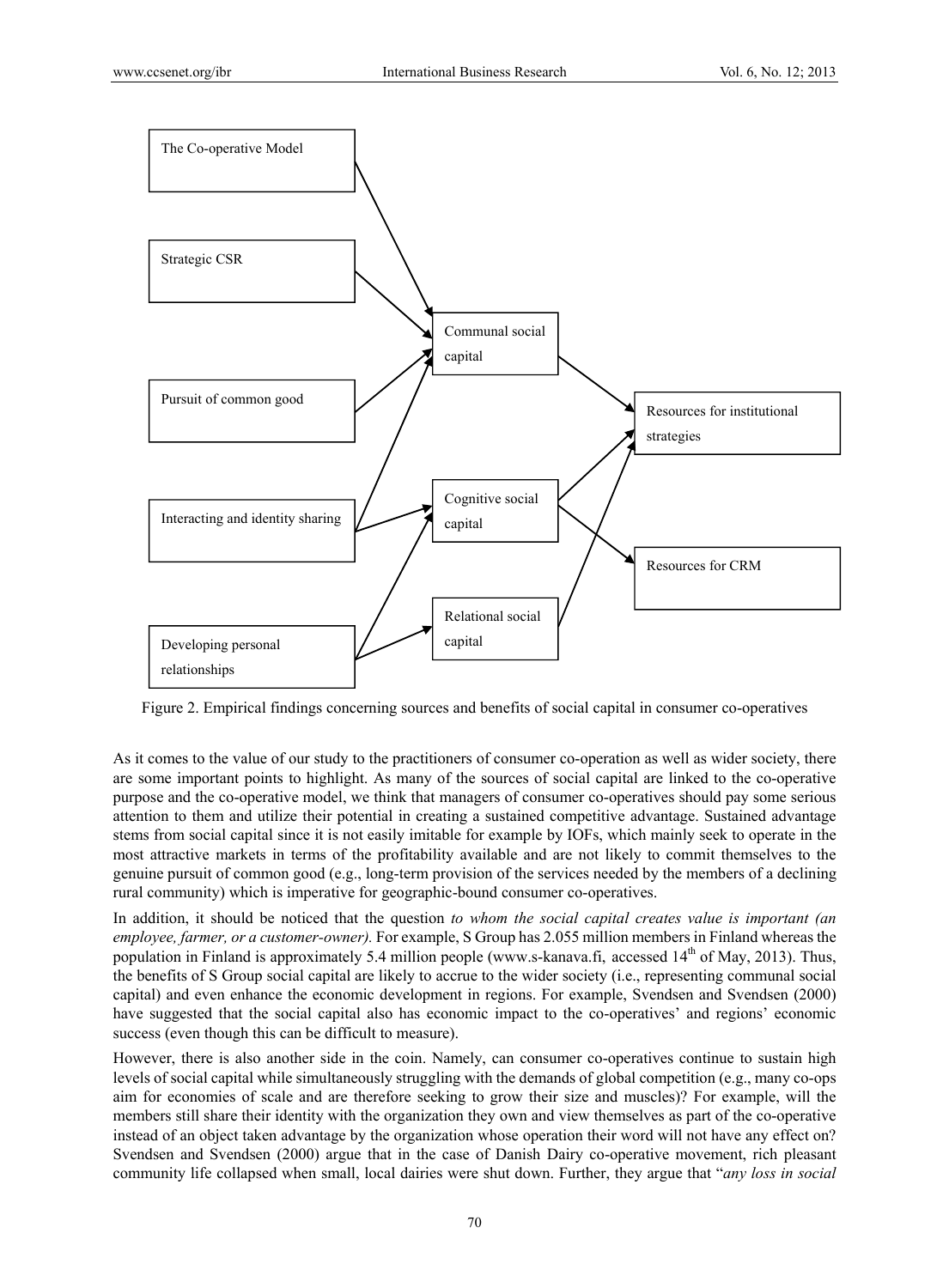*capital must be deducted from the economic gain following economies of scale*" (p. 81). However, it should be noticed that Nilsson et al. (2012) and Svendsen and Svendsen (2000) studied producer co-operatives and, therefore, one important stream for future research would be to study the effects the growing size of the consumer co-operatives has on their social capital and what means do consumer co-operatives have to preserve and develop social capital if they grow. Another important starting point to further studies is the trustful relations between the co-operative and the regional stakeholders. That is, what are the boundaries that should not be crossed or are there such boundaries? Should a consumer co-operative get all its investments implemented solely due to the fact that it is a co-operative and seeks to pursue common good? Finally, as we have focused on consumer co-operatives and especially those in retail trade in this paper, we would like to see analyses from other industries, such as banking, where co-operatives have also been common and successful and, where social capital may be even more critical judging by the recent financial crises.

## **References**

- Adler, P. S., & Kwon, S. W. (2002). Social Capital: Prospects for a New Concept. *Academy of Management Review, 27*(1), 17–40. http://dx.doi.org/10.5465/AMR.2002.5922314
- Barney, J. (1991). Firm resources and sustained competitive advantage. *Journal of Management, 17*(1), 99–120. http://dx.doi.org/10.1177/014920639101700108
- Barton, D. (1989). Principles. In D. Cobia (Ed.), *Cooperatives in agriculture*. Englewood Cliffs, NJ: Prentice-Hall.
- Bourdieu, P. (1986). The forms of capital. In J. G. Richardson (Ed.), *Handbook of theory and research for the sociology of education* (pp. 241–258). New York, NY: Greenwood Press.
- Braun, V., & Clarke, V. (2005). Using thematic analysis in psychology. *Qualitative Research in Psychology*, *3*, 77–101. http://dx.doi.org/10.1191/1478088706qp063oa
- Burt, R. S. (1992). *Structural Holes*. Cambridge, Mass: Harvard University Press.
- Burt, R. S. (1997). The contingent value of social capital. *Administrative Science Quarterly*, *42,* 339–365. http://dx.doi.org/10.2307/2393923
- Burt, R. S. (2004). Structural holes and good ideas. *American Journal of Sociology, 110*(2), 349–399. http://dx.doi.org/10.1086/421787
- Cicourel, A. V. (1973). *Cognitive sociology*. Harmondworth, England: Penguin Books.
- Corley, K. G., & Gioia, D., A. (2004). Identity ambiguity and change in the wake of a corporate spin-off. *Administrative Science Quarterly*, *49*, 173–208.
- Davis, K., & Burt, S. (2007). Consumer co-operatives and retail internationalization: problems and prospects. *International Journal of Retail & Distribution Management*, *35*(2), 156–177. http://dx.doi.org/10.1108/09590550710728101
- Davis, P., & Worthington, S. (1993). Cooperative values: change and continuity in capital accumulation: the case of the British Cooperative Bank. *Journal of Business Ethics, 12*(11), 849–859. http://dx.doi.org/10.1007/BF00871666
- Dobrohoczki, R. (2006). Cooperatives as social policy means for creating social cohesion in communities*. Journal of Rural Cooperation, 34,* 139–159.
- Fulton, M., & Hammond-Ketilson, L. (1992). The role of cooperatives in communities: examples from Saskatchewan. *Journal of Agricultural Cooperation*, *7*, 15–42.
- Gioia, D., Corley, K. G., & Hamilton, A. (2012). Seeking qualitative rigor in inductive research: notes on the Gioia methodology. *Organizational Research Methods*, *16*(1), 15–31. http://dx.doi.org/10.1177/1094428112452151
- Ibarra, H., Kilduff, M., & Tsai, W. (2005). Zooming in and out: connecting individuals and collectivities at the frontiers of organizational network research. *Organization Science*, *16*(4), 359–371. http://dx.doi.org/10.1287/orse.1050.0129
- Igual, J. F. J., & Vidal, S. M. (2002). Farm cooperatives and the social economy: the case of Spain. *Journal of Rural Cooperation*, *30*(2), 119–133.
- Loza, J. (2004). Business-Community Partnerships: The Case for Community Organization Capacity Building. *Journal of Business Ethics*, *53*, 297–311. http://dx.doi.org/10.1023/B:BUSI.0000039415.90007.56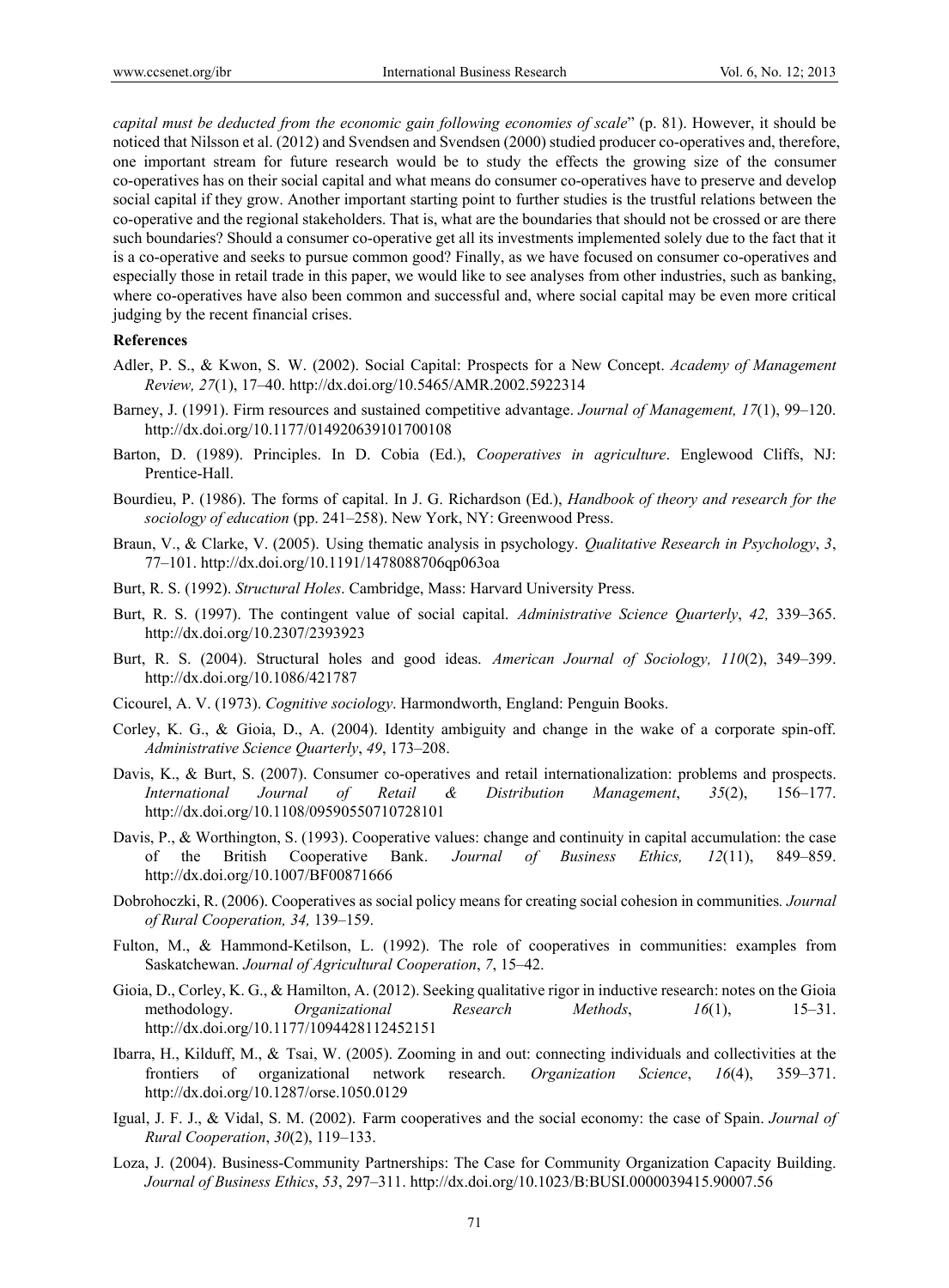- Hicks, E., Maddox, J., Robb, A., & Webb. T. (2007). Co-operative accountability and identity: an examination of reporting practices of Nova Scotia co-operatives. *Journal of Co-operative Studies, 40*(2), 4–16.
- Kangayi, C., Olfert, M. R., & Partridge, M. (2009). Co-operatives and Rural Community Population Growth: Evidence from Canada. *The Review of Regional Studies, 39*(1), 49–71.
- Jussila, I., Kotonen, U., & Tuominen, P. (2007). Customer-owned firms and the concept of regional responsibility: qualitative evidence from Finnish co-operatives. *Social Responsibility Journal, 3*(3), 35–43. http://dx.doi.org/10.1108/17471110710835563
- Jussila, I., Goel, S., & Tuominen, P. (2012). Governance of co-operative organizations: A social exchange perspective. *Business and Management Research, 1,* 14–25. http://dx.doi.org/10.5430/bmr.v1n2p14
- Jussila, I., Tuominen, P., & Saksa, J. M. (2008). Following a different mission: where and how consumer co-operatives compete? *Journal of Co-operative Studies*, *41*(3), 28–39.
- Majee, W., & Hoyt, A. (2011). Cooperatives and community development: A perspective on the use of cooperatives in development. *Journal of Community Practice, 19*, 48–61. http://dx.doi.org/10.1080/10705422.2011.550260
- Nahapiet, J., & Ghoshal, S. (1998). Social capital, intellectual capital and the organizational advantage. *Academy of Management Review*, *23*(2), 242–266. http://dx.doi.org/10.2307/259373
- Nel, E., Binns, T., & Motteu, N. (2001). Community-based development, non-governmental organizations and social capital in post-apartheid South Africa. *Geografiska Annaler, Series B: Human Geography*, *83*, 3–13. http://dx.doi.org/10.1111/1468-0467.00086
- Nelson, R. (1989). The strength of strong ties: Social networks and intergroup conflict in organizations. *Academy of Management Journal, 32*, 377–401. http://dx.doi.org/10.2307/256367
- Nilsson, J. (2001). Organisational principles for co-operative firms. *Scandinavian Journal of Management, 17*, 329–356. http://dx.doi.org/10.1016/S0956-5221(01)00010-0
- Nilsson, J., Svendsen, G. L. H., & Svendsen, G. T. (2012). Are large and complex agricultural cooperatives losing their social capital? *Agribusiness, 28*(2), 187–204. http://dx.doi.org/10.1002/agr.21285
- Normark, P. (1996). A role of cooperatives in the market economy? *Annals of Public and Cooperative Economics*, *67*(3), 429–439. http://dx.doi.org/10.1111/j.1467-8292.1996.tb01914.x
- Novkovic, S. (2008). Defining the co-operative difference. *The Journal of Socio-Economics*, *37*, 2168–2177. http://dx.doi.org/10.1016/j.socec.2008.02.009
- Peredo, A., M., & Chrisman, J. J. (2006). Toward a theory of community-based enterprise. *Academy of Management Review*, *31*(2), 309–328. http://dx.doi.org/10.5465/AMR.2006.20208683
- Pfeffer, J., & Salancik, G. R. (1978). *The external control of organizations: a resource dependence perspective*. New York, NY: Harper & Row.
- Putnam, R. D. (1993). *Making democracy work: civic traditions in modern Italy*. Princeton, NJ: Princeton University Press.
- Putnam, R. D. (2000). *Bowling alone: The collapse and revival of American community*. New York, NY: Simon & Schuster.
- Russo, A., & Tencati, A. (2009). Formal vs. informal CSR strategies: Evidence from Italian micro, small, medium-sized, and large firms'. *Journal of Business Ethics, 85*, 339–353. http://dx.doi.org/10.1007/s10551-008-9736-x
- Spear, R. (2000). The co-operative advantage. *Annals of Public and Cooperative Economics*, *71*(4), 507–523. http://dx.doi.org/10.1111/1467-8292.00151
- Svendsen, G. L. H., & Svendsen, G. T. (2000). Measuring social capital: The Danish co-operative dairy movement. Sociologia Ruralis, *40*(1), 72–86. http://dx.doi.org/10.1111/1467-9523.00132
- Tuominen, P. (2012). The purpose of consumer co-operation: Implications for the management and governance of co-operatives. *Acta Universitatis Lappeenrantaensis, 487*.
- Tuominen, P., Jussila, I., & Saksa, J. M. (2006). Locality and regionality in management of Finnish customer owned co-operatives. *International Journal of Co-operative Management, 3*(1), 9–19.
- Tuominen, P., Jussila, I., & Kojonen, S. (2009). Overcoming challenges to governance of consumer co-operation: